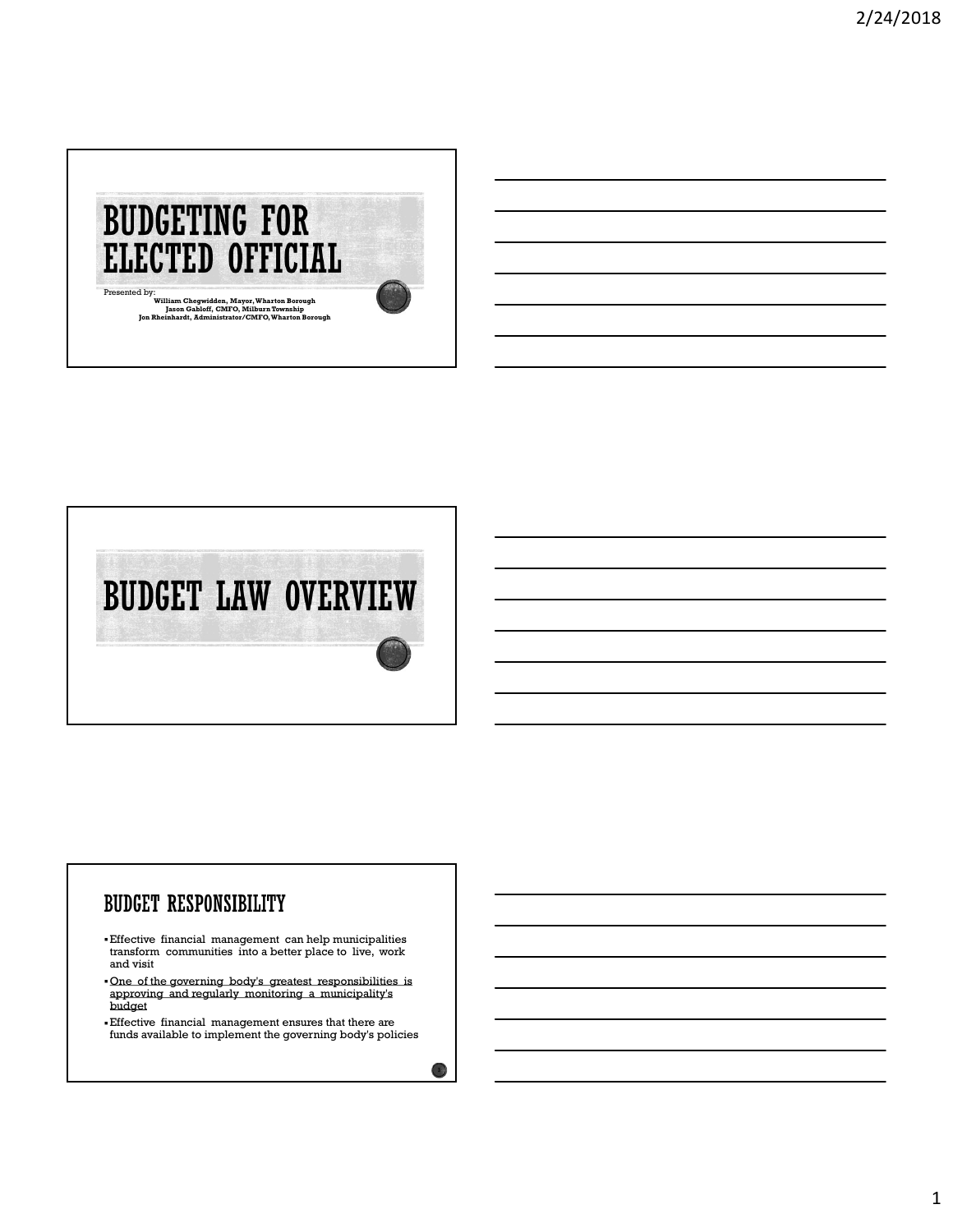#### WHY DO WE NEED IT ?

- Planning (past, present, future)
- Control
- Accountability
- Fiscal Responsibility
- Fiscal Accountability
- Transparency
- Local Officials must vigilantly focus on the "long term" economic welfare of their community

 $\overline{4}$ 

 $\sim$  5  $\mu$ 

 $\blacktriangleright$  First things first

- ►A statement of general budget policy should be included with budget forms
- $\blacktriangleright$  advise the departments what the expectations are
- 
- Vantaring (past, present, future)<br>
School Responsibility<br>
Vantaparency<br>
Vantaparency<br>
Cocal Afficials must vigilantly focus on the "long term."<br>
Cocal Officials must vigilantly focus on the "long term."<br>
<br>
First things fi minimized. Also sets the tone early on in the process.
- ►Budget preparation represents difficult policy decisions not just simple dollar decisions

# TELL A STORY

WHAT IS YOUR STORY? HOW DO YOU SELL YOUR PROGRAMS SEE SAMPLE OF HOW TO TELL STORY ON NEXT FEW SLIDES

WHAT ARE YOU TRYING TO GET ACROSS TO YOUR RESIDENTS? HOW TRANSPARENT ARE YOU?

 $\bullet$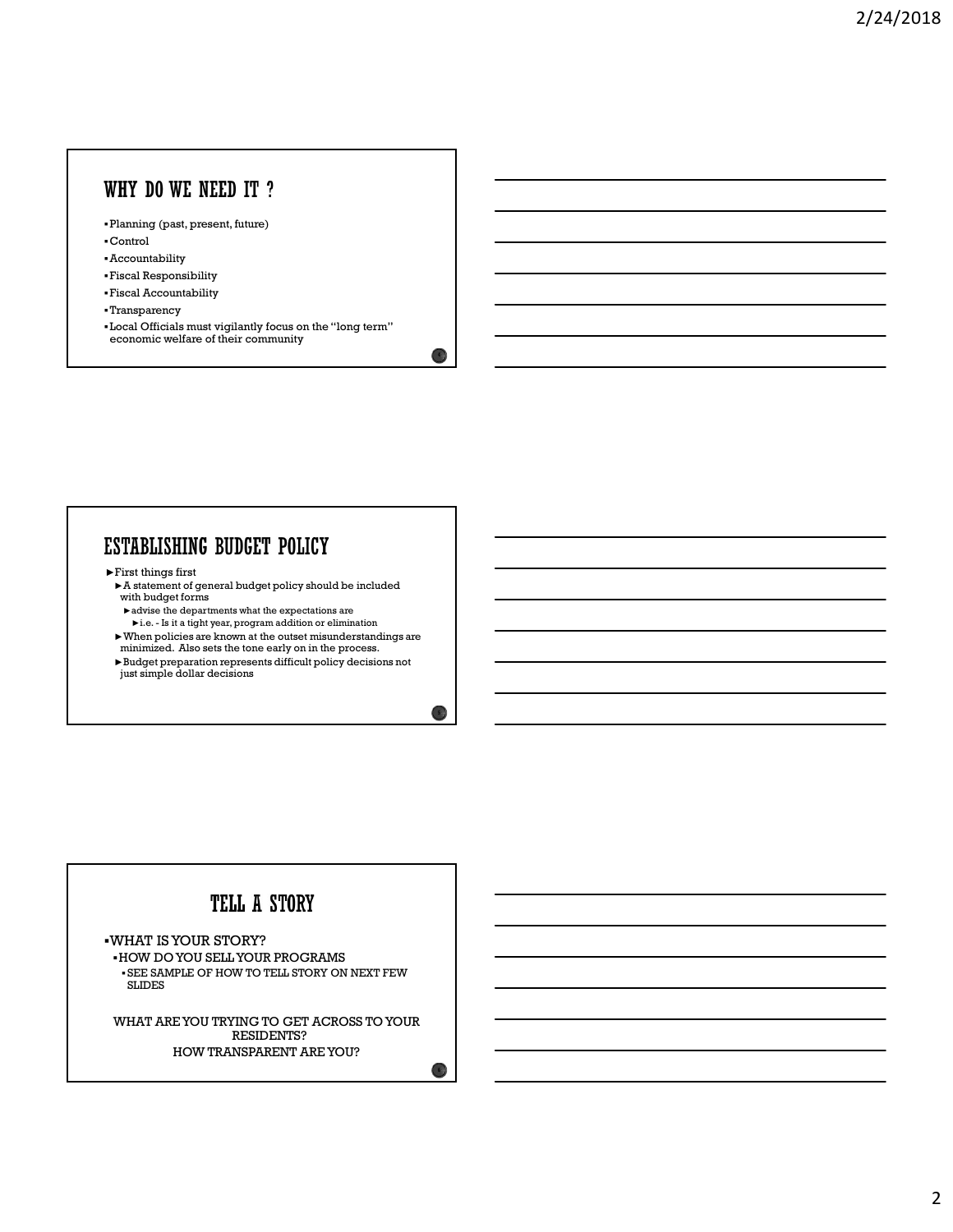



## FACT VS. MYTH

- How much did sales tax go up in New Jersey?
- How much did the State return to Local Governments in the 2007 & 2008 Budgets? What is the Governor's Promise with A-1 & S-20? Did you really think you will get 20% of your taxes back?
- Read between the lines to get the real answer?

# **BELIEVE IT OR NOT**

What would happen if a local budget increased by 16.7%

How is it that the State of New Jersey can pass along a 16.7% increase and almost all of the residents believe it is only a 1% increase.

Smoke, Mirrors and good marketing is how they can do it.

8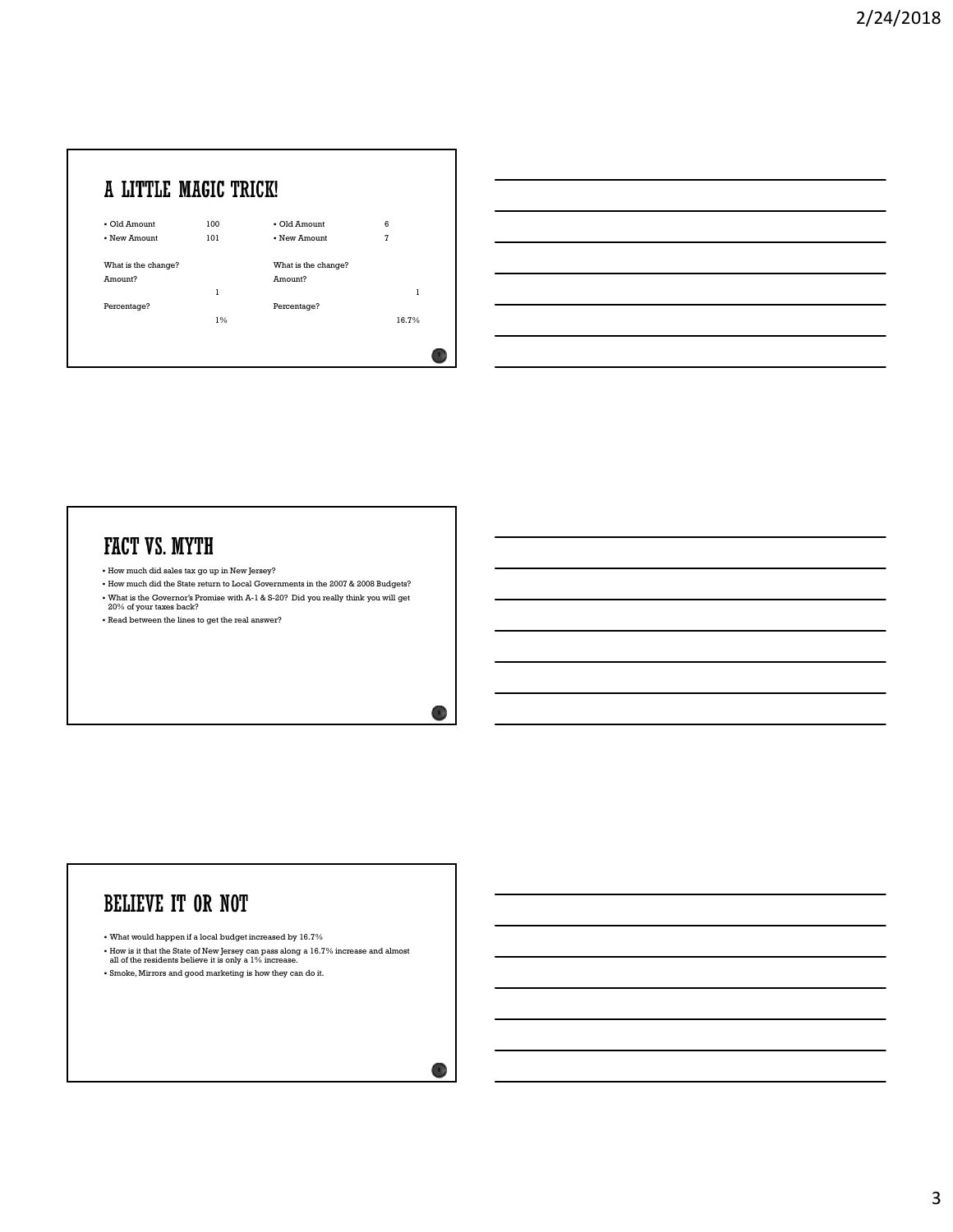#### STATUTORY REFERENCES

N.J.S.A. 40A:2 Local Bond Law N.J.S.A. 40A:4 Local Budget Law N.J.S.A. 40A:5 Local Fiscal Affairs Law **Law Law** N.J.S.A 40A:11 Local Public Contracts Law

#### WHAT IS A LINE ITEM BUDGET?

- In New Jersey, each appropriation must be categorized between "Salaries & Wages" and "Other Expenses"
- This is the level of detail required when preparing the State Budget Document
- This is the format for the publicized budget

Г

However, local units typically break their budgets down into greater detail for internal tracking purposes

| BUDGET CALENDAR (MUNICIPAL)                                                                         |                   |                       |  |  |  |  |  |
|-----------------------------------------------------------------------------------------------------|-------------------|-----------------------|--|--|--|--|--|
| Action Taken                                                                                        | Earliest<br>Date  | Latest<br>Date        |  |  |  |  |  |
| <b>Budget Introduction</b>                                                                          | Jan 1             | Feb 10                |  |  |  |  |  |
| Filing Introduced<br>Budget with the DLGS                                                           |                   | 3 Days after Approval |  |  |  |  |  |
| <b>Budget Publication</b><br>(10 days prior to Adoption)                                            | Jan 1             | Mar $10$              |  |  |  |  |  |
| <b>Budget Hearing (at least</b><br>28 days after Introduction)                                      | Jan <sub>30</sub> | <b>Mar 20</b>         |  |  |  |  |  |
| <b>Budget Adoption</b>                                                                              | Jan 30            | Mar 20                |  |  |  |  |  |
| A budget cannot be introduced until the Annual Financial<br>12 <sub>2</sub><br>Statements are filed |                   |                       |  |  |  |  |  |



 $10<sub>0</sub>$ 

11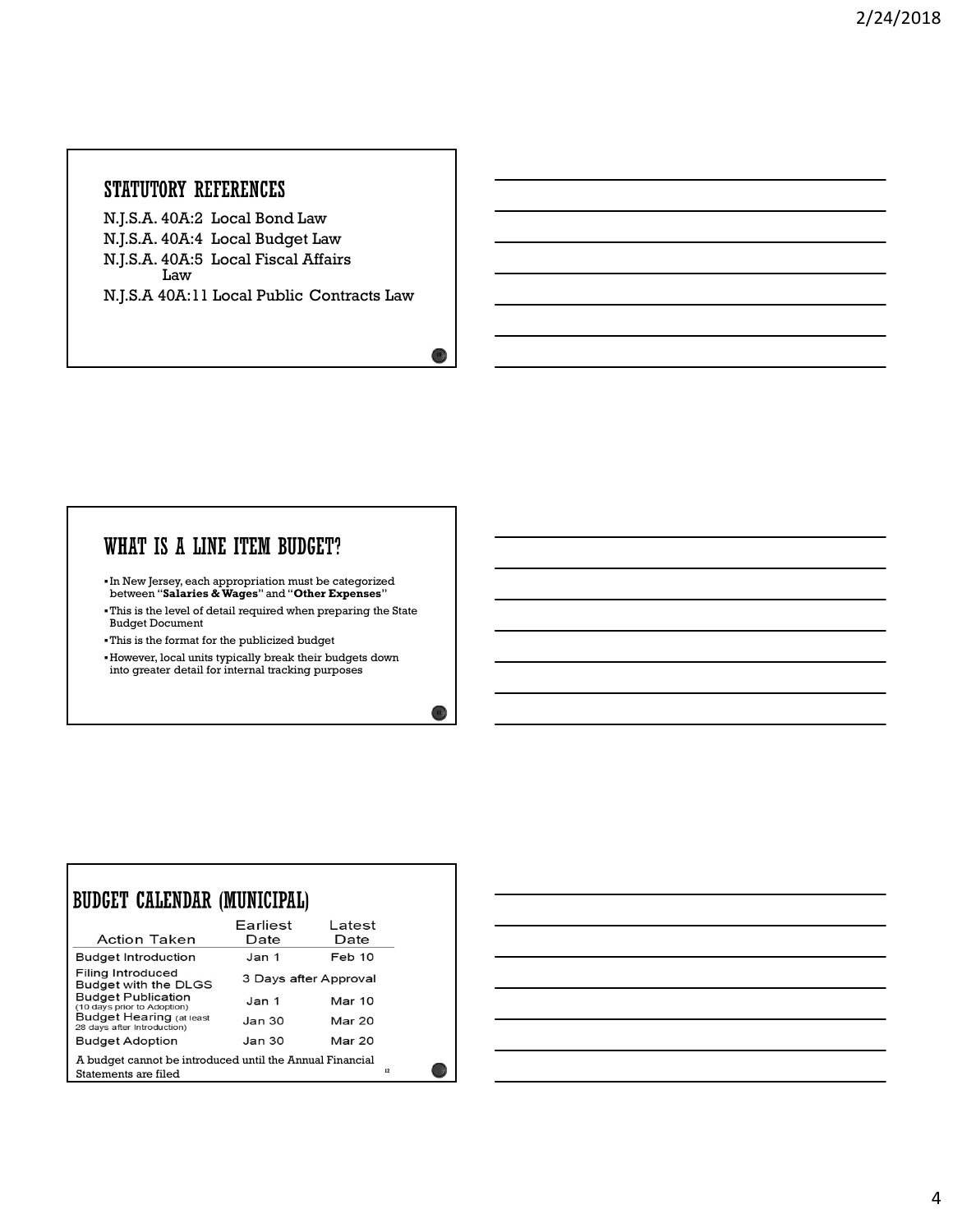| BUDGET CALENDAR (COUNTY)                                                         |                   |                       |    |
|----------------------------------------------------------------------------------|-------------------|-----------------------|----|
| Action Taken                                                                     | Farliest<br>Date  | Latest<br>Date        |    |
| <b>Budget Introduction</b>                                                       | Jan 1             | Jan 26                |    |
| Filing Introduced<br>Budget with the DLGS                                        |                   | 3 Days after Approval |    |
| <b>Budget Publication</b><br>(10 days prior to Adoption)                         | Jan <sub>1</sub>  | <b>Feb 15</b>         |    |
| <b>Budget Hearing (at least</b><br>28 days after Introduction)                   | Jan <sub>30</sub> | Feb 25                |    |
| <b>Budget Adoption</b>                                                           | Jan 30            | Feb 25                |    |
| A budget cannot be introduced until the Annual Financial<br>Statements are filed |                   |                       | 13 |

| <u> 1989 - Andrea Santa Andrea Andrea Andrea Andrea Andrea Andrea Andrea Andrea Andrea Andrea Andrea Andrea Andr</u>  |                                                                                           |  |  |
|-----------------------------------------------------------------------------------------------------------------------|-------------------------------------------------------------------------------------------|--|--|
| <u> 1989 - Andrea Andrew Maria (h. 1989).</u>                                                                         |                                                                                           |  |  |
| <u> 1989 - Johann Barn, mars and de Brasilian (b. 1989)</u>                                                           |                                                                                           |  |  |
| <u> 1989 - Johann Stoff, deutscher Stoff, der Stoff, der Stoff, der Stoff, der Stoff, der Stoff, der Stoff, der S</u> |                                                                                           |  |  |
| <u> 1989 - Andrea Santa Andrea Andrea Andrea Andrea Andrea Andrea Andrea Andrea Andrea Andrea Andrea Andrea Andr</u>  |                                                                                           |  |  |
| <u> 1989 - Johann Stoff, deutscher Stoff, der Stoff, der Stoff, der Stoff, der Stoff, der Stoff, der Stoff, der S</u> |                                                                                           |  |  |
|                                                                                                                       | the control of the control of the control of the control of the control of the control of |  |  |

#### **TEMPORARY BUDGET**  $(N.J.S.A. 40A:4-19)$

- Provides for the operations of the local unit in the new budget year until the budget has been adopted
- Resolution must be adopted within the first 30 days of the new year as well as any amendments
- Total Appropriations cannot exceed 26.25% of the prior year's appropriations excluding, Debt Service, Capital Improvement Fund & Public Assistance
- Why 26.25%?

г

### WHY DO WE HAVE A TEMPORARY BUDGET?

CASH BASIS BUDGETING:

The State of New Jersey requires a Municipality to prove its Revenue Sources received and Cash Surplus (Fund Balance) on hand at the end of the year before it will allow you to even present a Budget

This requirement results in a Budget introduction after the filing of the Annual Financial Statements

14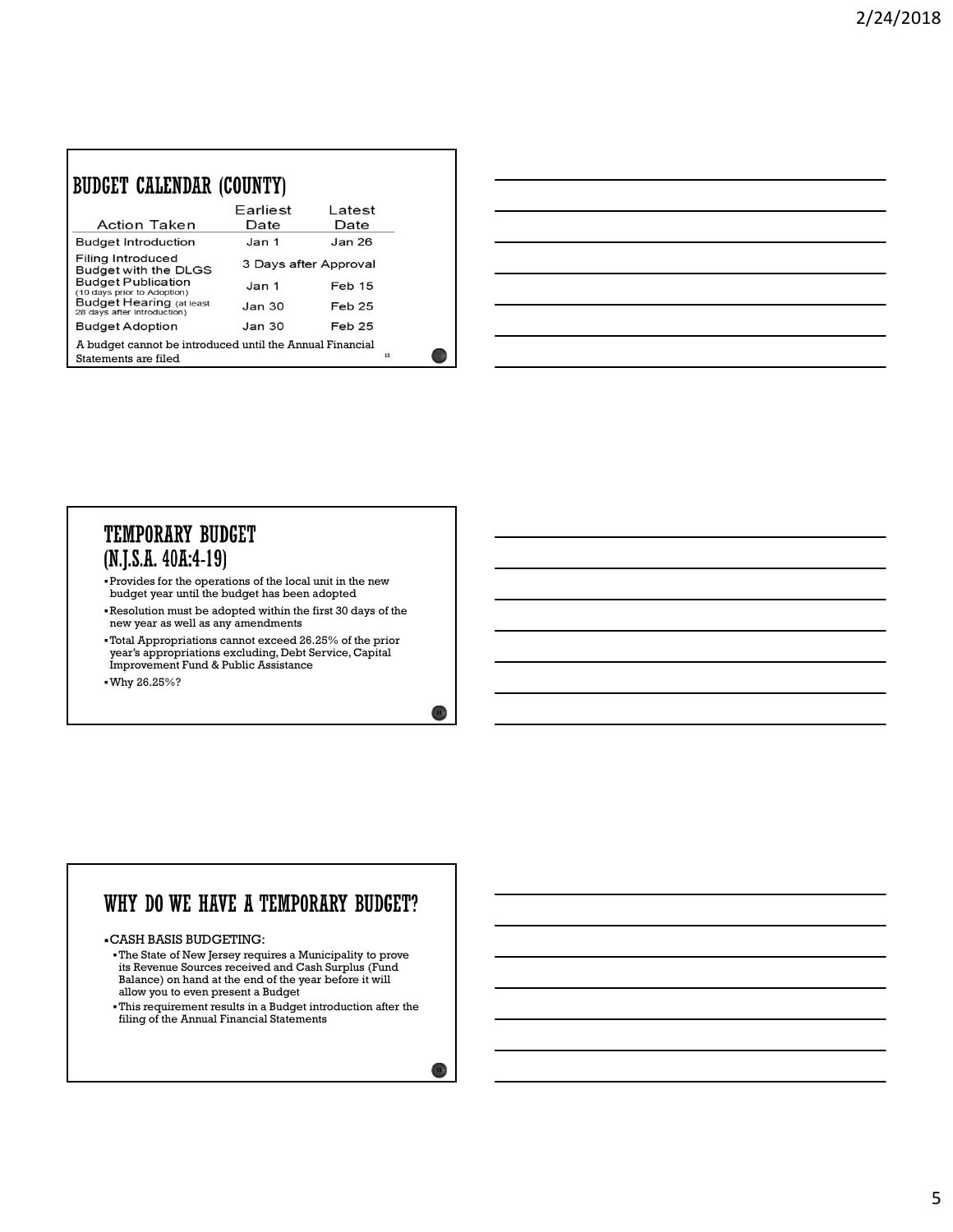#### **BUDGET AUTHORIZATION**

- The municipal governing body is responsible for the final adoption of the municipal budget
- The budget must be introduced no later than February 10th and 3 copies must be filed with the Director of the DLGS within 3 days
- The budget must be published at least 10 days prior to the public hearing, which must be at least 28 days after approval
- It can be adopted no later than March 20th, or the date established by the Director of the DLGS
- 3 certified copies must be filed with the division and 1 certified copy must be filed with the county board of taxation

#### **BUDGET AUTHORIZATION (CONT'D)**

- The purpose of the public hearing is to allow the citizens an opportunity to review the budget, ask questions, and provide their opinions
- The Municipal Budget must be posted on the town's website when the budget is read by title only at a public meeting
- A budget must be adopted by a majority of the full membership of the governing body and the second contract of the second contract of the second contract of the second contract of the second contract of the second contract of the second contract of the second contract of the second contract of the se
- If a governing body fails to adopt the budget by March 20th or the latest date set<br>forth by the DLGS then the DLGS is required to prepare the budget<br>• In such event, then each operating appropriation will be identical to

#### BUDGET AUTHORIZATION (CONT'D)

The governing body may amend the budget prior to the time of holding the public hearing and during or after the public hearing. No amendment will become effective without a public hearing and publication of the amendment, if the amendment:

- 1. Adds a new item of appropriation in an amount in excess of 1% of the total of appropriations as stated in the approved budget
- 2. Increases or Decreases any item of appropriation by more than  $10\%$
- 3. Increases the amount to be raised by taxation more than 5%, unless the same is made to include an emergency appropriation

 $16<sub>1</sub>$ 

 $177$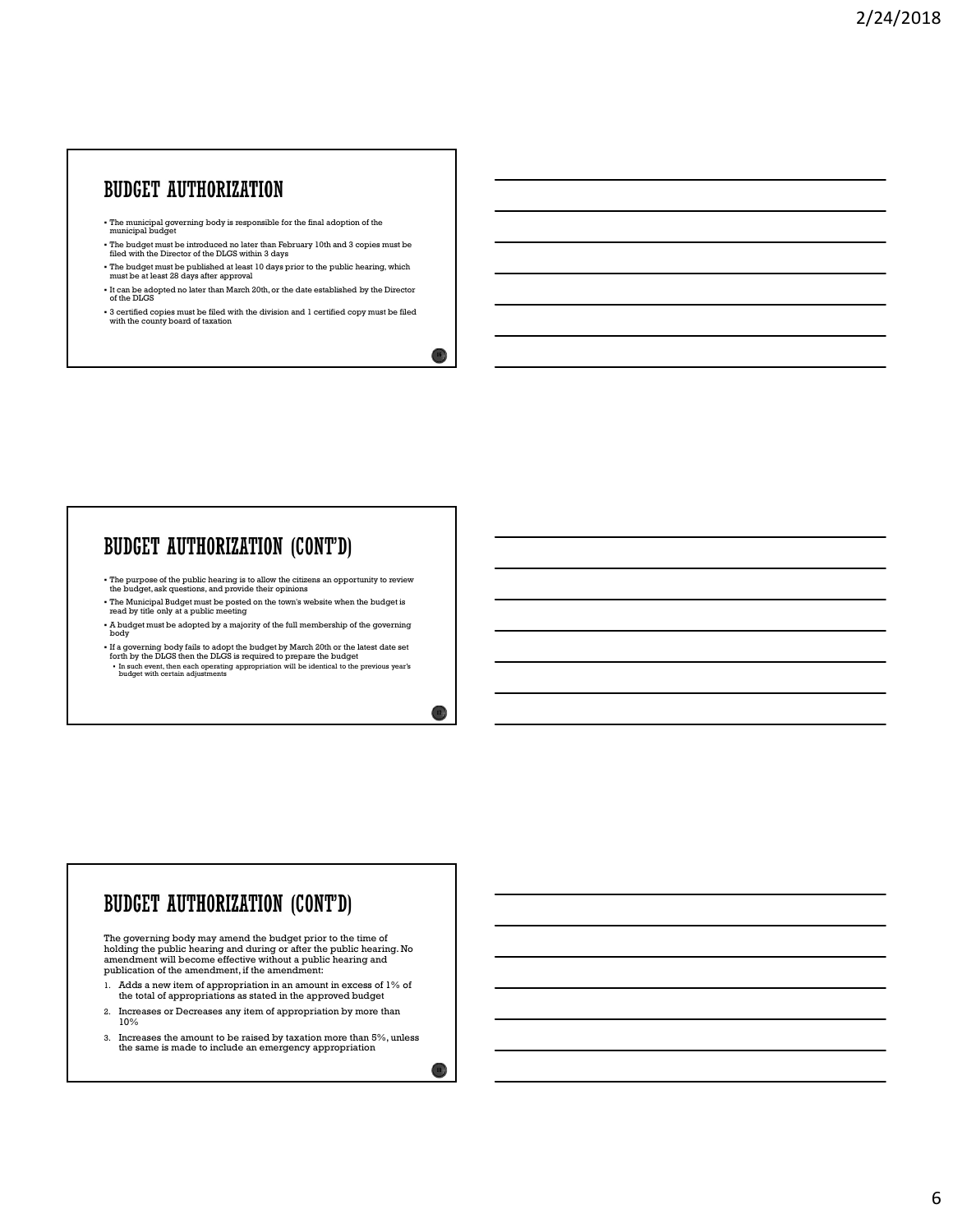### THE BUDGET MESSAGE

- The Local Budget Law (40A:4-22) requires the budget message to contain the following:
- Appropriation CAP Calculation
- Levy CAP Calculation
- Summary of appropriations appearing in both the "inside" and "outside" sections of the budget

 $19<sup>o</sup>$ 

20  $\mu$ 

Chapter 78 Health benefit calculations

# **CURRENT YEAR BUDGET VS.**

A Budget is active for a two year period of time

- The second year of the Budget is to serve as a catch up period for bills that were not paid during the initial year of the Budget
- In order to charge against the reserve year budget, the goods had to have been received or services rendered in the year of that budget

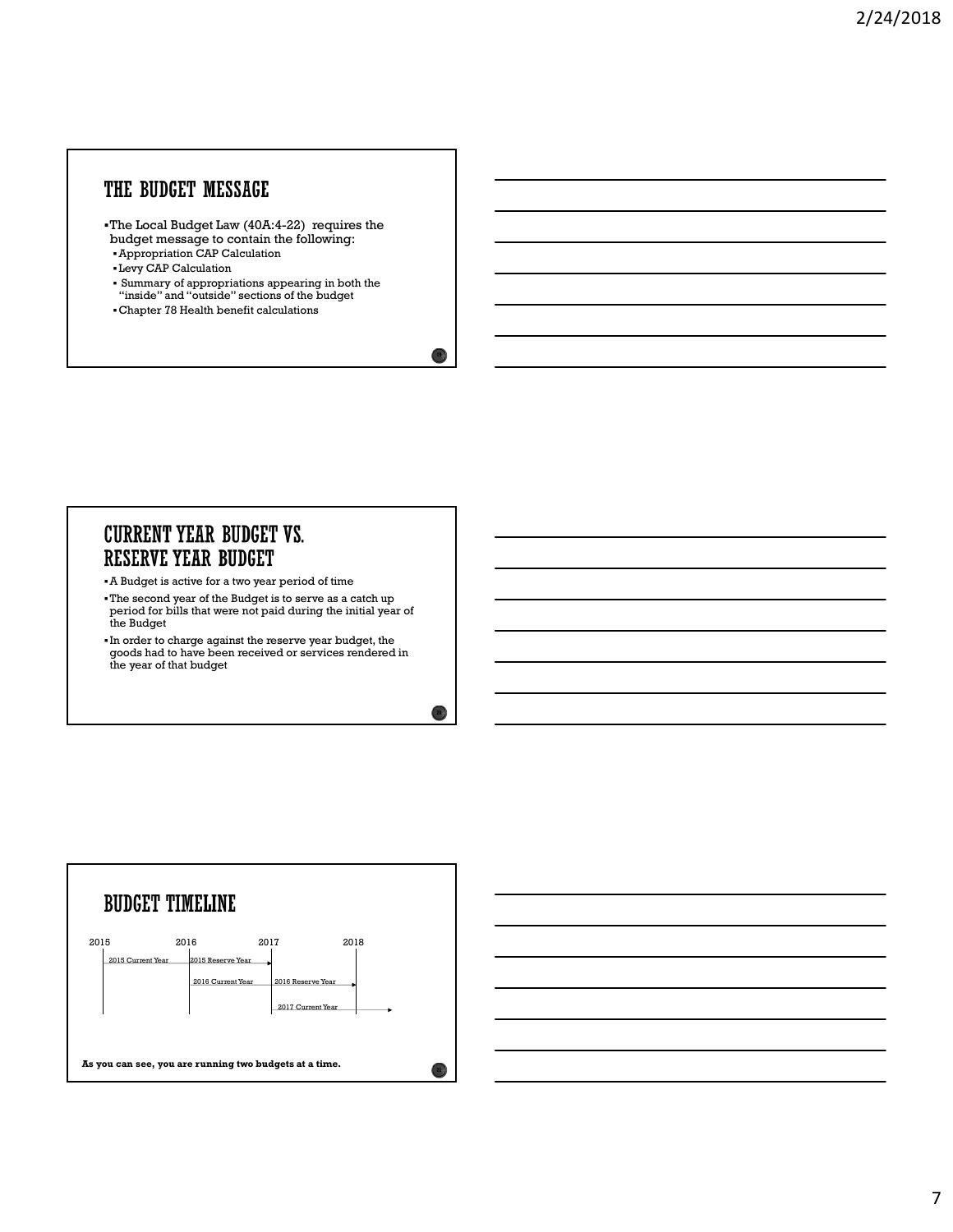#### **BUDGET TRANSFERS**

- Current Year Appropriations are permitted during the last two months of the fiscal year
- Reserve Year Appropriations are permitted during the first three months of the fiscal year
- Must be approved by resolution of the governing body by 2/3 vote of full membership

### **OVER EXPENDITURE OF BUDGET** N.J.S.A. 40A:4-57

- No person shall expend any money, where an appropriation has not been provided, in excess of the amount appropriated for said purpose
- Violation of this section is a misdemeanor, and is subject to penalties under the criminal laws of the State of New Jersey

#### **BUDGET AMENDMENTS CHAPTER 159 OF THE PUBLIC LAWS OF 1948**

- Corrections of Title, Text or Amount (N.J.S.A. 40A:4-85)
- Insertion of Special Items of Revenues and Appropriations (N.J.S.A. 40A:4-87)
- Both require a local unit resolution and the approval of the DLGS Director

 $22 \frac{1}{2}$ 

 $23 \downarrow$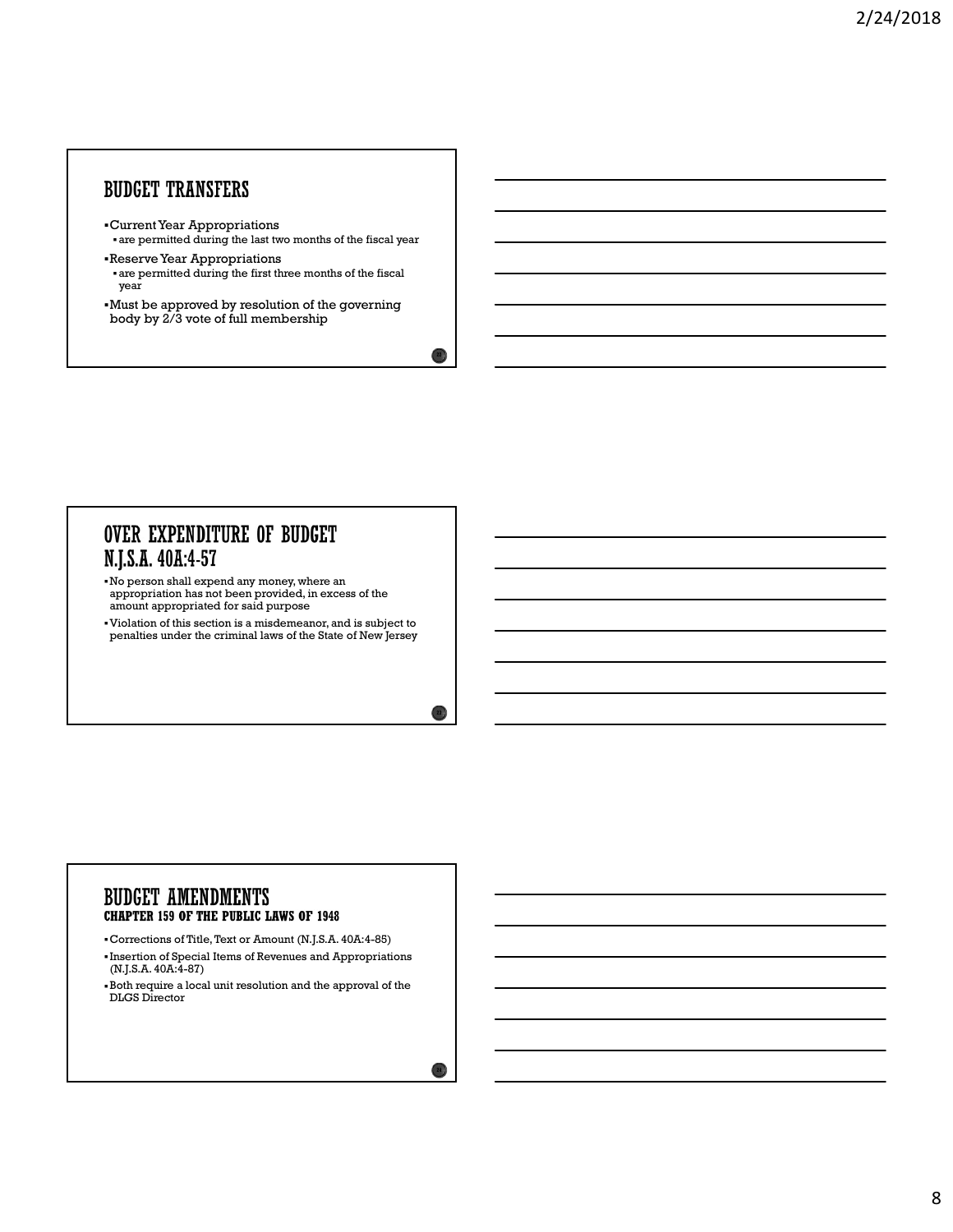#### **EMERGENCY APPROPRIATIONS** N.J.S.A. 40A:4-46 THRU 4-55

"A local unit may make emergency appropriations, after the adoption of the budget, for a purpose which is not foreseen at the time of the adoption thereof, or for which adequate provision was not made therein."

 $25\%$ 

 $26\%$ 

 $\left( \frac{27}{2} \right)$ 

#### "CAP" LAW N.J.S.A. 40A:4-45

- First enacted into law on August 18, 1976.
- Amended throughout the years to accommodate current economic conditions and specific needs in the State.
- Limits the increase in appropriations to that of the "Implicit Price Deflator". Referred to as the Index Rate.
- Limited to 5% before requiring a referendum
- CAP Banking is Automatic

#### "CAP" LAW N.J.S.A. 40A:4-45

P.L. 2004, Chapter 74 "Fair & Immediate Relief" Removed reference to the "Implicit Price Deflator" and replaced it with the Cost of Living Adjustment (COLA). Based upon the traditional federal government inflation rate that the contract of the contract of the contract of the contract of the contract of the contract of the contract of the contract of the contract of the contract of the contract of the contract of the contract of the

- CAP is now limited to 2.5% or the COLA, whichever is less
- Can go to 3.5% if an Ordinance is Passed (Index Rate)
- CAP Banking is no longer automatic